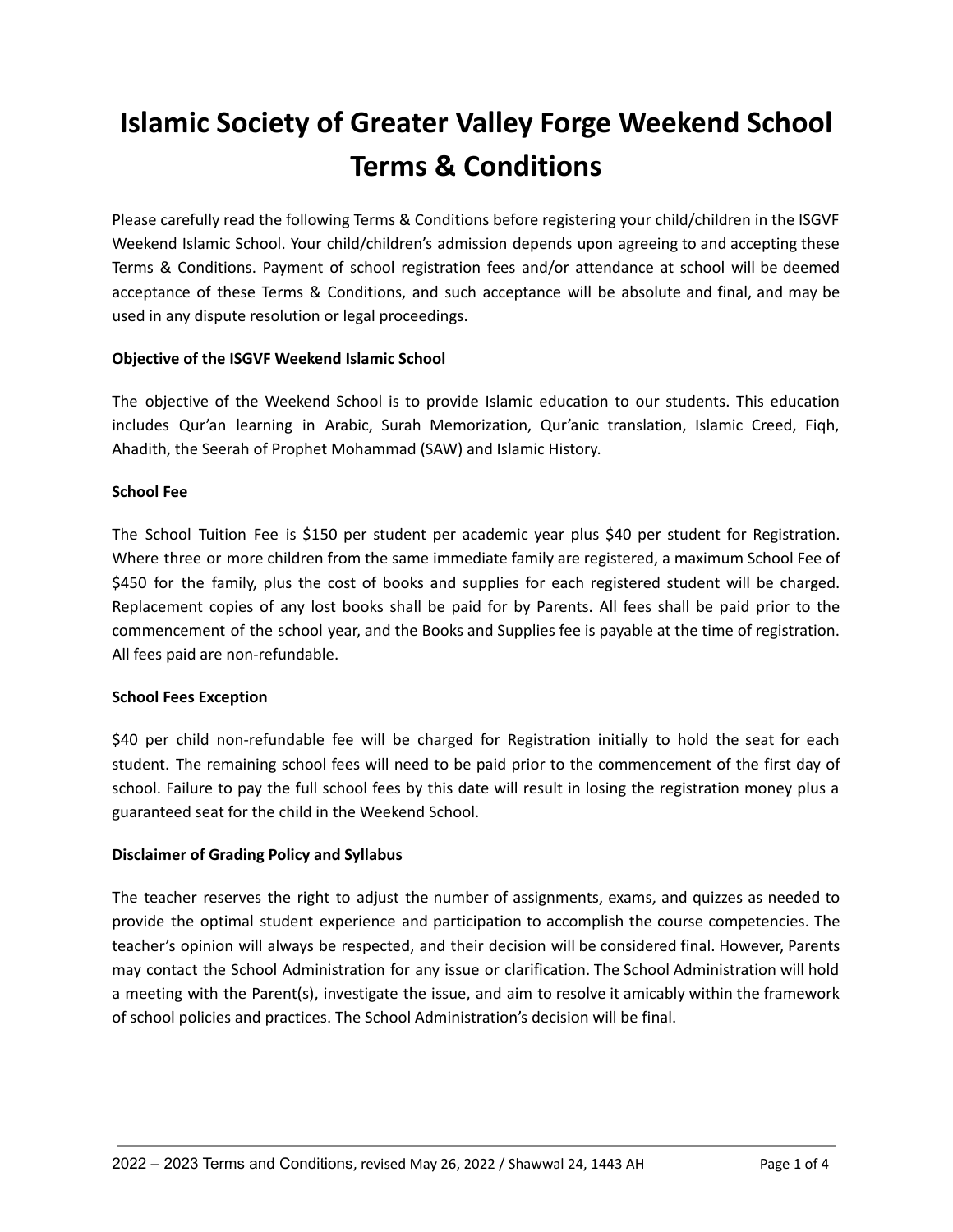### **Student Age Limits**

A student being registered for the Weekend School must be aged five (5) already by September 1st of the year of admissions. The maximum age of a student being registered is eighteen (18) years old.

### **School Dress Code**

School students MUST dress in proper attire suitable for the masjid. Male students are required to wear full length pants and a shirt with sleeves. Female students are required to wear full-length pants/skirts, a shirt with full sleeves and a head covering. It is the responsibility of the parents to ensure their child/children come to school dressed modestly. When a student's appearance is deemed to be out of policy and/or detrimental, the student will be asked to leave classes/sent back home, and the parents will be contacted. Non-compliance with the school dress code can result in permanent student dismissal.

In the event we are in a virtual environment, the above school dress code still applies. Adhering to a modest dress code is a part of our school teachings and the school expects the same policy to be followed when joining online classes. Please make sure that your child/children are dressed appropriately for attending classes; your assistance and efforts in this matter is appreciated.

### **Photographs**

Parents/guardians have the right to request the Weekend School from utilizing photographs, film and/or digitally recordings of their child for use in school publicity releases. If you wish that your child's photograph or digital recording NOT be used for school publicity purposes while participating in school activities, please inform the Weekend School in writing when enrolling the student(s). Please note: Students on the Do Not Photograph list may still be photographed or filmed by teachers for classroom bulletin boards, presentations, learning purposes, etc. The Do Not Photograph list only precludes the Weekend School from using pictures or video footage of listed students as part of school publicity releases. Please also note: Certain school events such as school presentations, graduation ceremonies are semi-public events and other parents will be permitted to photograph/film/record at these events.

#### **Electronic Devices**

The School Administration believes in using the latest technology where possible for educational purposes in the classroom. All use of electronic devices (smartphones, tablets, computers, etc.) is at the sole discretion and expressed permission of each respective teacher only. The School Administration believes that students should have an educational environment free from unnecessary disruptions and distractions. The presence of mobile phones and electronic devices has the potential to distract students from their educational objectives and to otherwise disrupt learning. Unauthorized use will lead to confiscation until the end of the school day.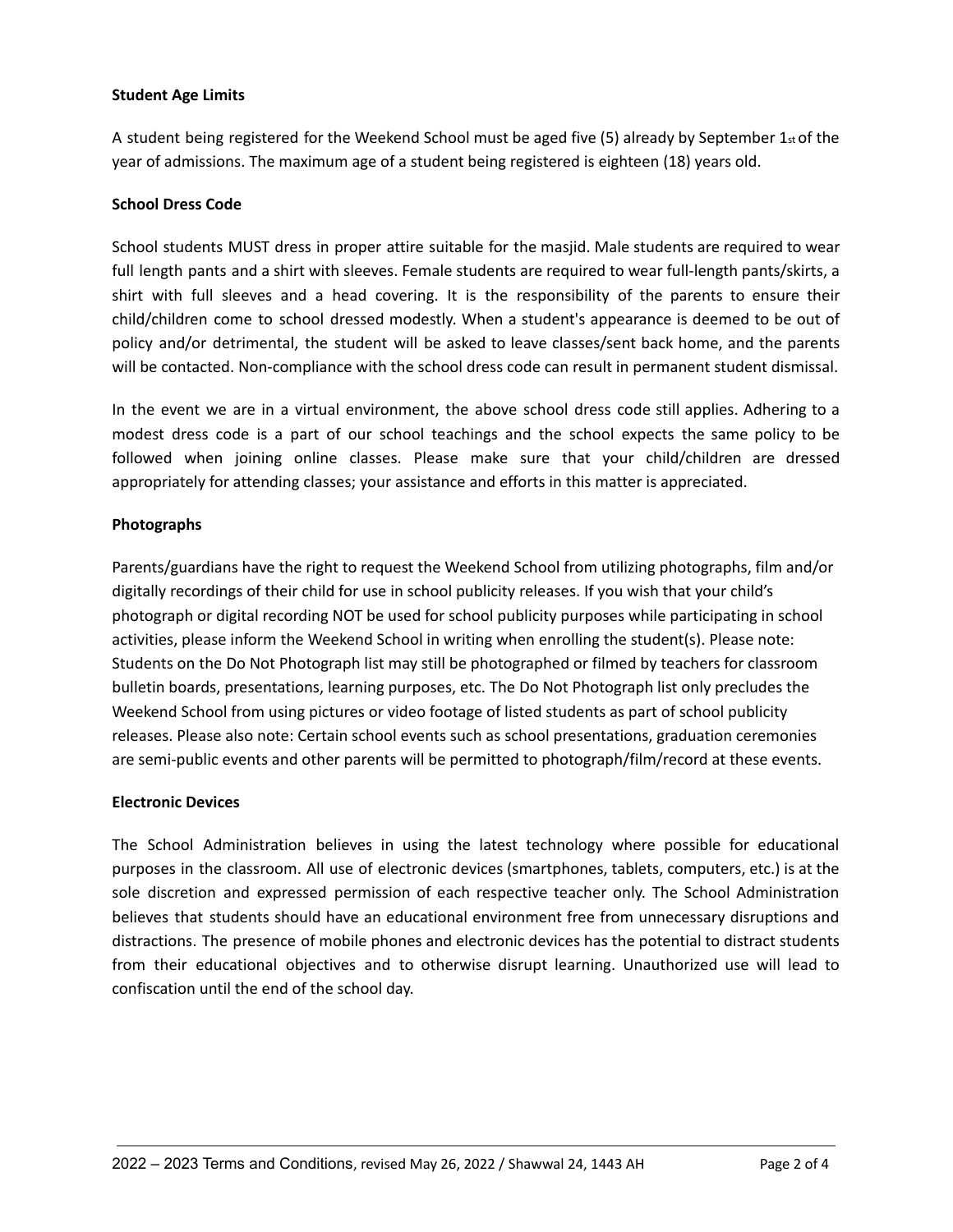#### **ONLINE LEARNING POLICY**

Where required to support educational objectives and/or for the continuity of education, the ISGVF Weekend Islamic School may utilize virtual educational learning platforms such as Google applications, SunWebApp, Zoom, iConnect and other such available software and applications. Any information disclosed by the ISGVF Weekend School to such virtual platforms in the process of establishing student account access or which may be disclosed to the virtual platform as a result of a student's use of the platform is for legitimate ISGVF Weekend School purposes.

To the extent possible given the age of your child/children, the ISGVF Weekend Islamic School asks that virtual attendance be limited to the student for whom the educational practice is intended.

To maximize the learning experience, instantaneous two-way communication (which may include video calls, telephone calls, interactive platforms, etc.) between your child and a teacher may be used. Where such communication methods are utilized, take precautions to keep the remote classroom environment free from distractions which may include moving other adults and children out of the room, moving your child into a different room away from others, or using headsets or earbuds. Students should be seated at desks/tables (and not lying down on beds for example) and be able to focus on lessons free from other distractions (such as eating meals/snacks) while lessons are taking place. Such communication may be recorded for Weekend School internal purposes (such as, without limitation, for the purposes of teacher training, and student reference material), and by registering your child/children you provide consent for this type of use. Such recordings will not intentionally be made available by the ISGVF for public viewing. The scheduling of such communication will be within normal ISGVF Weekend School hours where possible.

The login credentials provided must not be shared with anyone other than the student. For class

attendance and monitoring, the displayed name should reflect the actual full name (first, last) of the student. Any falsifications such as the use of incorrect, impersonation, fictitious and/or offensive names will result in disciplinary action and possible expulsion of the student from school.

Unauthorized recording, which includes photos of instructional materials and photos or videos posted to social media or online, is strictly prohibited. Teachers may provide recordings to students with content for educational practices for the sole purpose of implementing the continuity of the Education Plan.

The ISGVF Weekend School's commitment to protecting student educational rights and supporting families remains a top priority.